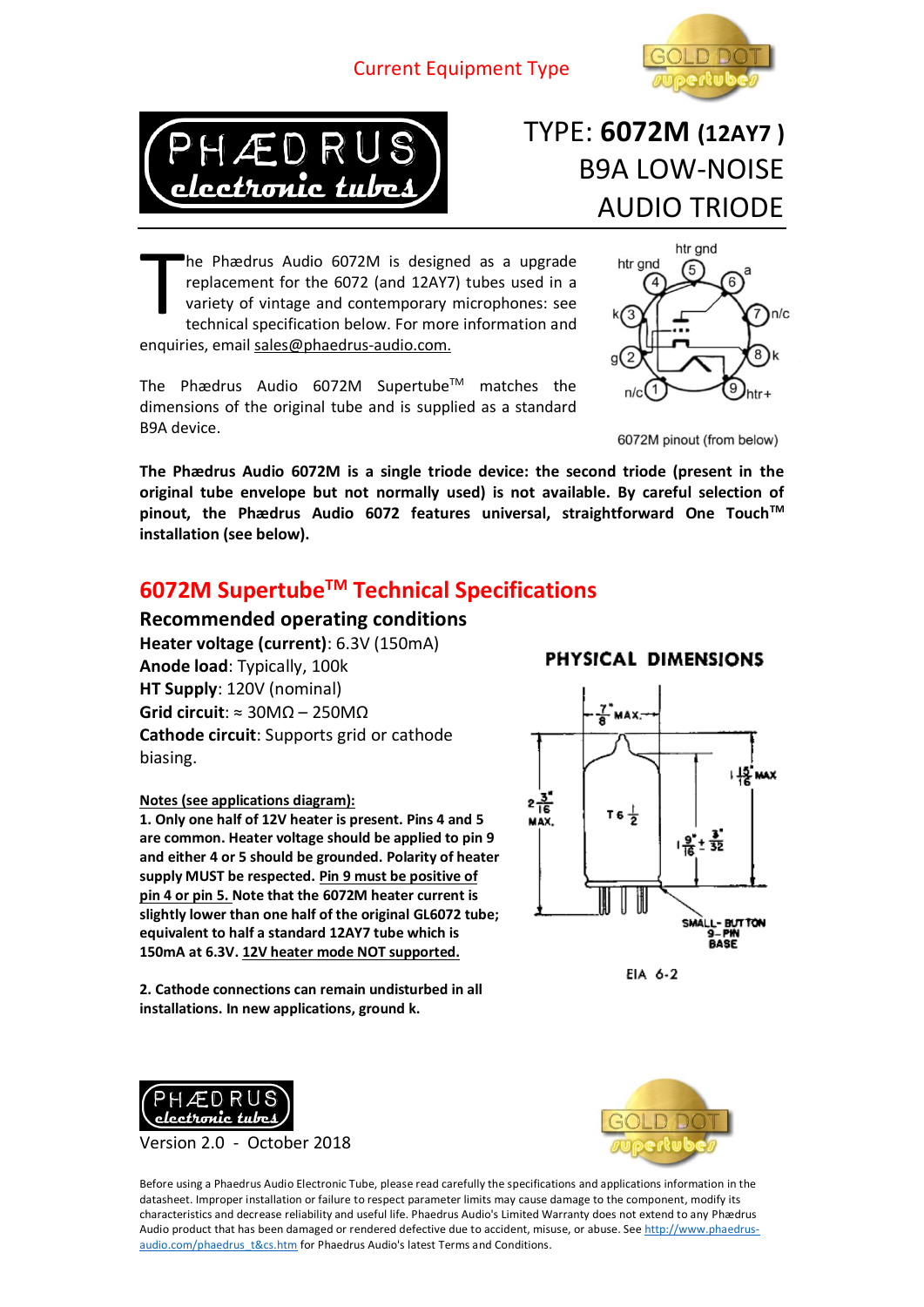



TYPE: **6072M (12AY7)** B9A LOW-NOISE AUDIO TRIODE

### **Applications information**

**Below two typical applications for the 6072M are illustrated. The fixed (grid) bias scheme is typical of the AKG C12 microphone and its clones. The cathode bias version is typical of the ELA M250/1E microphones and its derivatives. The Phӕdrus 6072M is suitable for either circuit configuration.**



#### **IMPORTANT**

**The Phaedris Audio 6072M (12AY7) Gold Dot SupertubeTM is NOT a general replacement for the 12AY7 or 6072 tube in applications other than microphones. If in doubt contact:** [sales@phaedrus-audio.com](mailto:sales@phaedrus-audio.com)





Before using a Phaedrus Audio Electronic Tube, please read carefully the specifications and applications information in the datasheet. Improper installation or failure to respect parameter limits may cause damage to the component, modify its characteristics and decrease reliability and useful life. Phaedrus Audio's Limited Warranty does not extend to any Phædrus Audio product that has been damaged or rendered defective due to accident, misuse, or abuse. Se[e http://www.phaedrus](http://www.phaedrus-audio.com/phaedrus_t&cs.htm)[audio.com/phaedrus\\_t&cs.htm](http://www.phaedrus-audio.com/phaedrus_t&cs.htm) for Phaedrus Audio's latest Terms and Conditions.